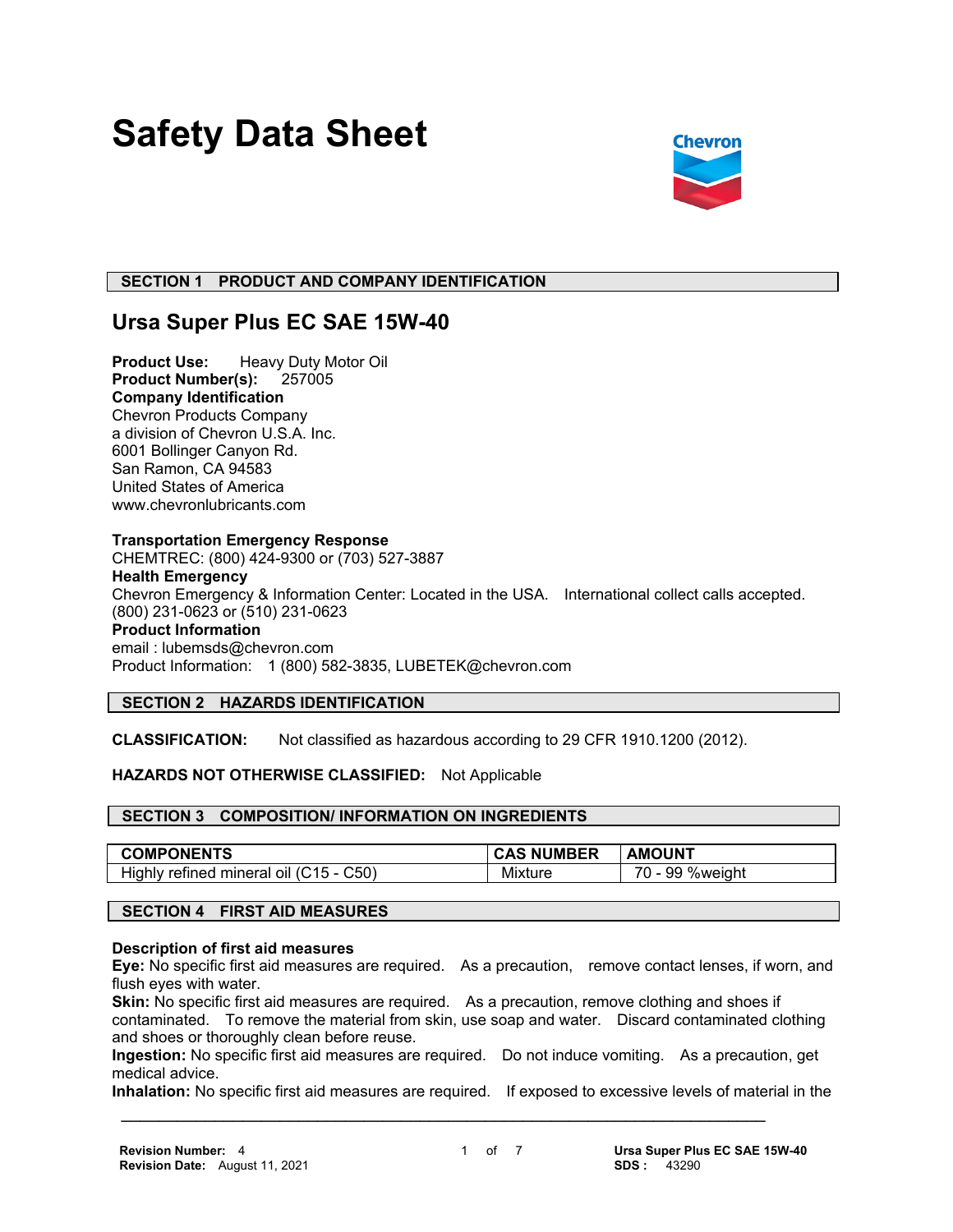air, move the exposed person to fresh air. Get medical attention if coughing or respiratory discomfort occurs. If exposure to hydrogen sulfide (H2S) gas is possible during an emergency, wear an approved, positive pressure air-supplying respirator. Move the exposed person to fresh air. If not breathing, give artificial respiration. If breathing is difficult, give oxygen. Get immediate medical attention.

# **Most important symptoms and effects, both acute and delayed IMMEDIATE HEALTH EFFECTS**

**Eye:** Not expected to cause prolonged or significant eye irritation.

**Skin:** Contact with the skin is not expected to cause prolonged or significant irritation. Contact with the skin is not expected to cause an allergic skin response. Not expected to be harmful to internal organs if absorbed through the skin.

**Ingestion:** Not expected to be harmful if swallowed.

**Inhalation:** Not expected to be harmful if inhaled. Contains a petroleum-based mineral oil. May cause respiratory irritation or other pulmonary effects following prolonged or repeated inhalation of oil mist at airborne levels above the recommended mineral oil mist exposure limit. Symptoms of respiratory irritation may include coughing and difficulty breathing. Hydrogen sulfide has a strong rotten-egg odor. However, with continued exposure and at high levels, H2S may deaden a person's sense of smell. If the rotten egg odor is no longer noticeable, it may not necessarily mean that exposure has stopped. At low levels, hydrogen sulfide causes irritation of the eyes, nose, and throat. Moderate levels can cause headache, dizziness, nausea, and vomiting, as well as coughing and difficulty breathing. Higher levels can cause shock, convulsions, coma, and death. After a serious exposure, symptoms usually begin immediately.

The U.S. National Institute for Occupational Safety and Health (NIOSH) considers air concentrations of hydrogen sulfide gas greater than 100 ppm to be Immediately Dangerous to Life and Health (IDLH).

# **DELAYED OR OTHER HEALTH EFFECTS:** Not classified

**Indication of any immediate medical attention and special treatment needed Note to Physicians:** Administration of 100% oxygen and supportive care is the preferred treatment for poisoning by hydrogen sulfide gas. For additional information on H2S, see Chevron SDS No. 301.

# **SECTION 5 FIRE FIGHTING MEASURES**

**EXTINGUISHING MEDIA:** Use water fog, foam, dry chemical or carbon dioxide (CO2) to extinguish flames.

# **PROTECTION OF FIRE FIGHTERS:**

**Fire Fighting Instructions:** This material will burn although it is not easily ignited. See Section 7 for proper handling and storage. For fires involving this material, do not enter any enclosed or confined fire space without proper protective equipment, including self-contained breathing apparatus.<br>**Combustion Products:** Highly dependent on combustion conditions. A complex mix Highly dependent on combustion conditions. A complex mixture of airborne solids, liquids, and gases including carbon monoxide, carbon dioxide, and unidentified organic compounds will be evolved when this material undergoes combustion. Combustion may form oxides of:

# Zinc, Sulfur, Phosphorus, Boron, Nitrogen.

# **SECTION 6 ACCIDENTAL RELEASE MEASURES**

**Protective Measures:** Eliminate all sources of ignition in vicinity of spilled material.

**Spill Management:** Stop the source of the release if you can do it without risk. Contain release to prevent further contamination of soil, surface water or groundwater. Clean up spill as soon as possible, observing precautions in Exposure Controls/Personal Protection. Use appropriate techniques such as applying non-combustible absorbent materials or pumping. Where feasible and appropriate, remove contaminated soil. Place contaminated materials in disposable containers and dispose of in a manner consistent with applicable regulations.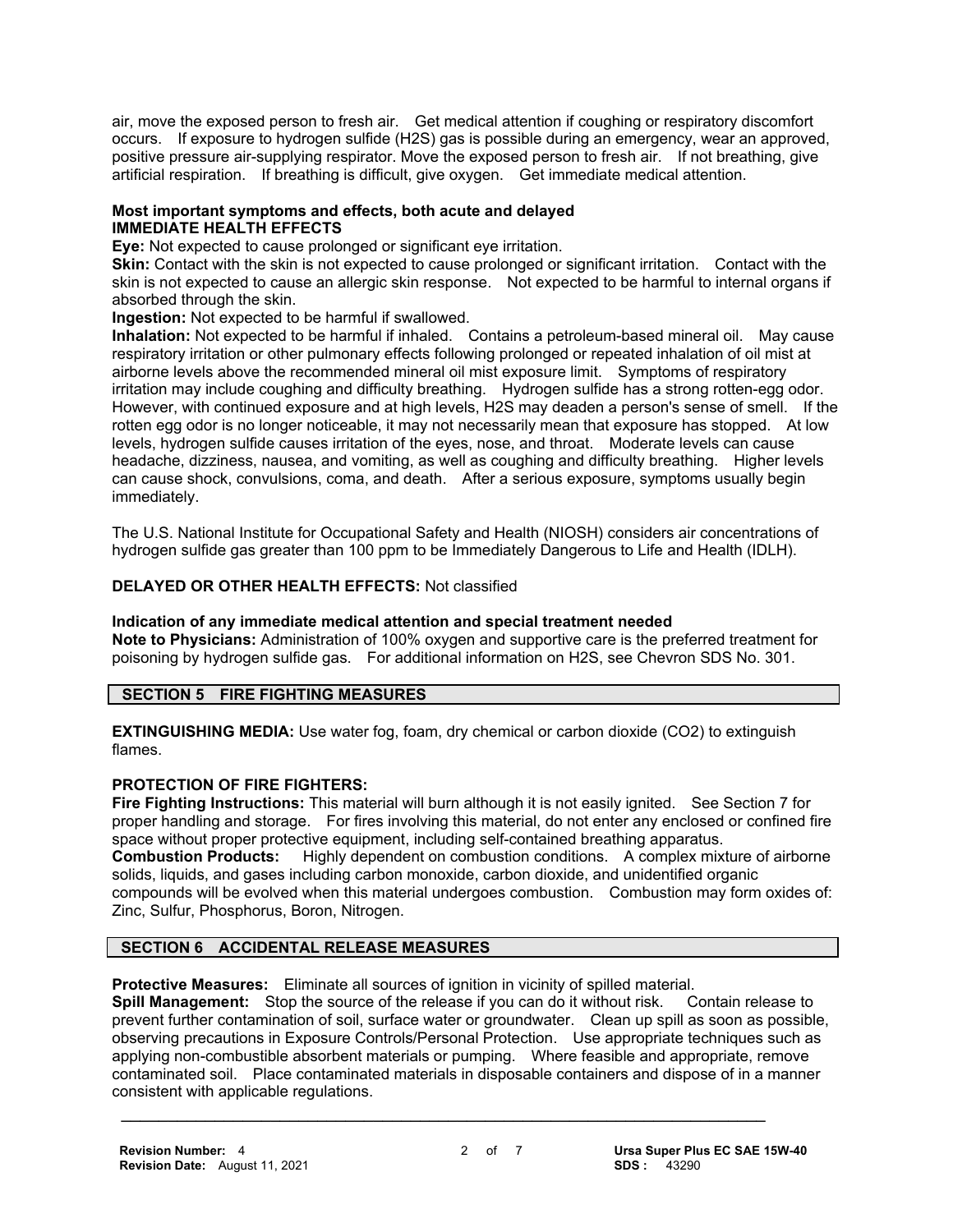**Reporting:** Report spills to local authorities and/or the U.S. Coast Guard's National Response Center at (800) 424-8802 as appropriate or required.

# **SECTION 7 HANDLING AND STORAGE**

**General Handling Information:** Avoid contaminating soil or releasing this material into sewage and drainage systems and bodies of water.

**Precautionary Measures:** Do not breathe gas. Wash thoroughly after handling. Keep out of the reach of children.

**Unusual Handling Hazards:** Toxic quantities of hydrogen sulfide (H2S) may be present in storage tanks and bulk transport vessels which contain or have contained this material. Persons opening or entering these compartments should first determine if H2S is present. See Exposure Controls/Personal Protection -Section 8. Do not attempt rescue of a person over exposed to H2S without wearing approved supplied-air or self-contained breathing equipment. If there is a potential for exceeding onehalf the occupational exposure standard, monitoring of hydrogen sulfide levels is required. Since the sense of smell cannot be relied upon to detect the presence of H2S, the concentration should be measured by the use of fixed or portable devices.

**Static Hazard:** Electrostatic charge may accumulate and create a hazardous condition when handling this material. To minimize this hazard, bonding and grounding may be necessary but may not, by themselves, be sufficient. Review all operations which have the potential of generating and accumulating an electrostatic charge and/or a flammable atmosphere (including tank and container filling, splash filling, tank cleaning, sampling, gauging, switch loading, filtering, mixing, agitation, and vacuum truck operations) and use appropriate mitigating procedures.

**Container Warnings:** Container is not designed to contain pressure. Do not use pressure to empty container or it may rupture with explosive force. Empty containers retain product residue (solid, liquid, and/or vapor) and can be dangerous. Do not pressurize, cut, weld, braze, solder, drill, grind, or expose such containers to heat, flame, sparks, static electricity, or other sources of ignition. They may explode and cause injury or death. Empty containers should be completely drained, properly closed, and promptly returned to a drum reconditioner or disposed of properly.

# **SECTION 8 EXPOSURE CONTROLS/PERSONAL PROTECTION**

# **GENERAL CONSIDERATIONS:**

Consider the potential hazards of this material (see Section 2), applicable exposure limits, job activities, and other substances in the work place when designing engineering controls and selecting personal protective equipment. If engineering controls or work practices are not adequate to prevent exposure to harmful levels of this material, the personal protective equipment listed below is recommended. The user should read and understand all instructions and limitations supplied with the equipment since protection is usually provided for a limited time or under certain circumstances.

# **ENGINEERING CONTROLS:**

Use in a well-ventilated area.

# **PERSONAL PROTECTIVE EQUIPMENT**

**Eye/Face Protection:** No special eye protection is normally required. Where splashing is possible, wear safety glasses with side shields as a good safety practice.

**Skin Protection:** No special protective clothing is normally required. Where splashing is possible, select protective clothing depending on operations conducted, physical requirements and other substances in the workplace. Suggested materials for protective gloves include: 4H (PE/EVAL), Nitrile Rubber, Silver Shield, Viton.

**Respiratory Protection:** No respiratory protection is normally required.

If material is heated and emits hydrogen sulfide, determine if airborne concentrations are below the occupational exposure limit for hydrogen sulfide. If not, wear an approved positive pressure airsupplying respirator. For more information on hydrogen sulfide, see Chevron SDS No. 301. If user operations generate an oil mist, determine if airborne concentrations are below the occupational exposure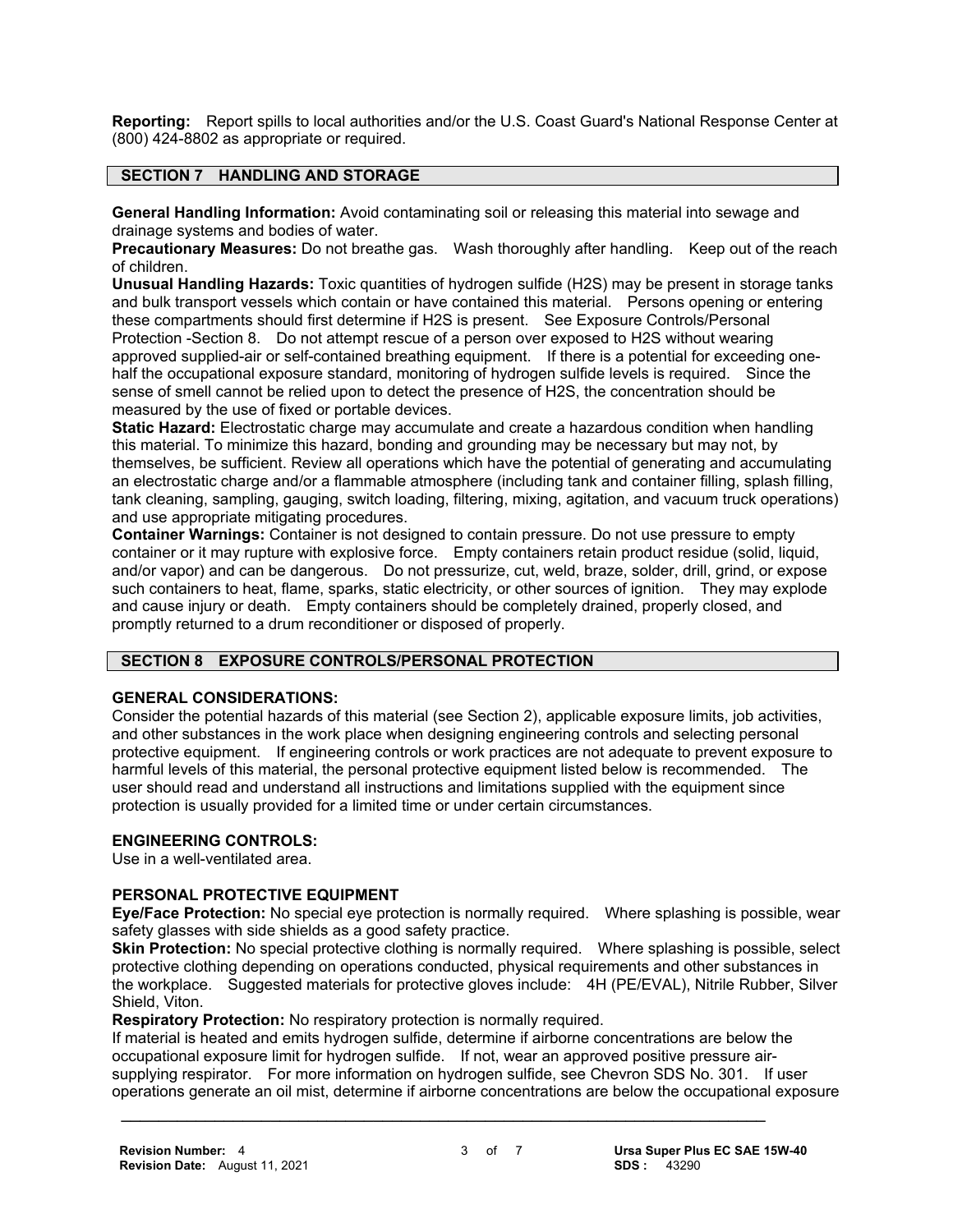limit for mineral oil mist. If not, wear an approved respirator that provides adequate protection from the measured concentrations of this material. For air-purifying respirators use a particulate cartridge. Use a positive pressure air-supplying respirator in circumstances where air-purifying respirators may not provide adequate protection.

#### **Occupational Exposure Limits:**

| <b>Component</b>           | Agency       | Form  | <b>TWA</b>         | <b>STEL</b>         | Ceilina | ∣ Notation |
|----------------------------|--------------|-------|--------------------|---------------------|---------|------------|
| Highly refined mineral oil | <b>ACGIH</b> | $- -$ | $5 \text{ ma/m}$ 3 | $10 \text{ ma/m}$ 3 | --      | --         |
| $(C15 - C50)$              |              |       |                    |                     |         |            |
| Highly refined mineral oil | OSHA Z-1     | $- -$ | $5 \text{ mg/m}$   | $- -$               | $-$     | --         |
| $(C15 - C50)$              |              |       |                    |                     |         |            |

Consult local authorities for appropriate values.

# **SECTION 9 PHYSICAL AND CHEMICAL PROPERTIES**

**Attention: the data below are typical values and do not constitute a specification.**

**Color:** Brown to yellow **Physical State:** Liquid **Odor:** Petroleum odor **Odor Threshold:** No data available **pH:** Not Applicable **Vapor Pressure:** No data available **Vapor Density (Air = 1):** No data available **Initial Boiling Point:** No data available **Solubility:** Soluble in hydrocarbons; insoluble in water **Freezing Point:** No data available **Melting Point:** No data available **Density:** 0.8797 kg/l @ 15°C (59°F) (Typical) **Viscosity:** 15 mm2/s @ 100°C (212°F) (Typical) **Coefficient of Therm. Expansion / °F:** No data available **Evaporation Rate:** No data available **Decomposition temperature:** No data available **Octanol/Water Partition Coefficient:** No data available

**FLAMMABLE PROPERTIES: Flammability (solid, gas):** Not Applicable

**Flashpoint:** (Cleveland Open Cup) 215 °C (419 °F) (Minimum) **Autoignition:** No data available **Flammability (Explosive) Limits (% by volume in air):** Lower: No data available Upper: No data available

# **SECTION 10 STABILITY AND REACTIVITY**

**Reactivity:** May react with strong acids or strong oxidizing agents, such as chlorates, nitrates, peroxides, etc.

 **\_\_\_\_\_\_\_\_\_\_\_\_\_\_\_\_\_\_\_\_\_\_\_\_\_\_\_\_\_\_\_\_\_\_\_\_\_\_\_\_\_\_\_\_\_\_\_\_\_\_\_\_\_\_\_\_\_\_\_\_\_\_\_\_\_\_\_\_\_**

**Chemical Stability:** This material is considered stable under normal ambient and anticipated storage and handling conditions of temperature and pressure.

**Incompatibility With Other Materials:** Not applicable

**Hazardous Decomposition Products:** Alkyl Mercaptans (Elevated temperatures), Hydrogen Sulfide (Elevated temperatures)

**Hazardous Polymerization:** Hazardous polymerization will not occur.

# **SECTION 11 TOXICOLOGICAL INFORMATION**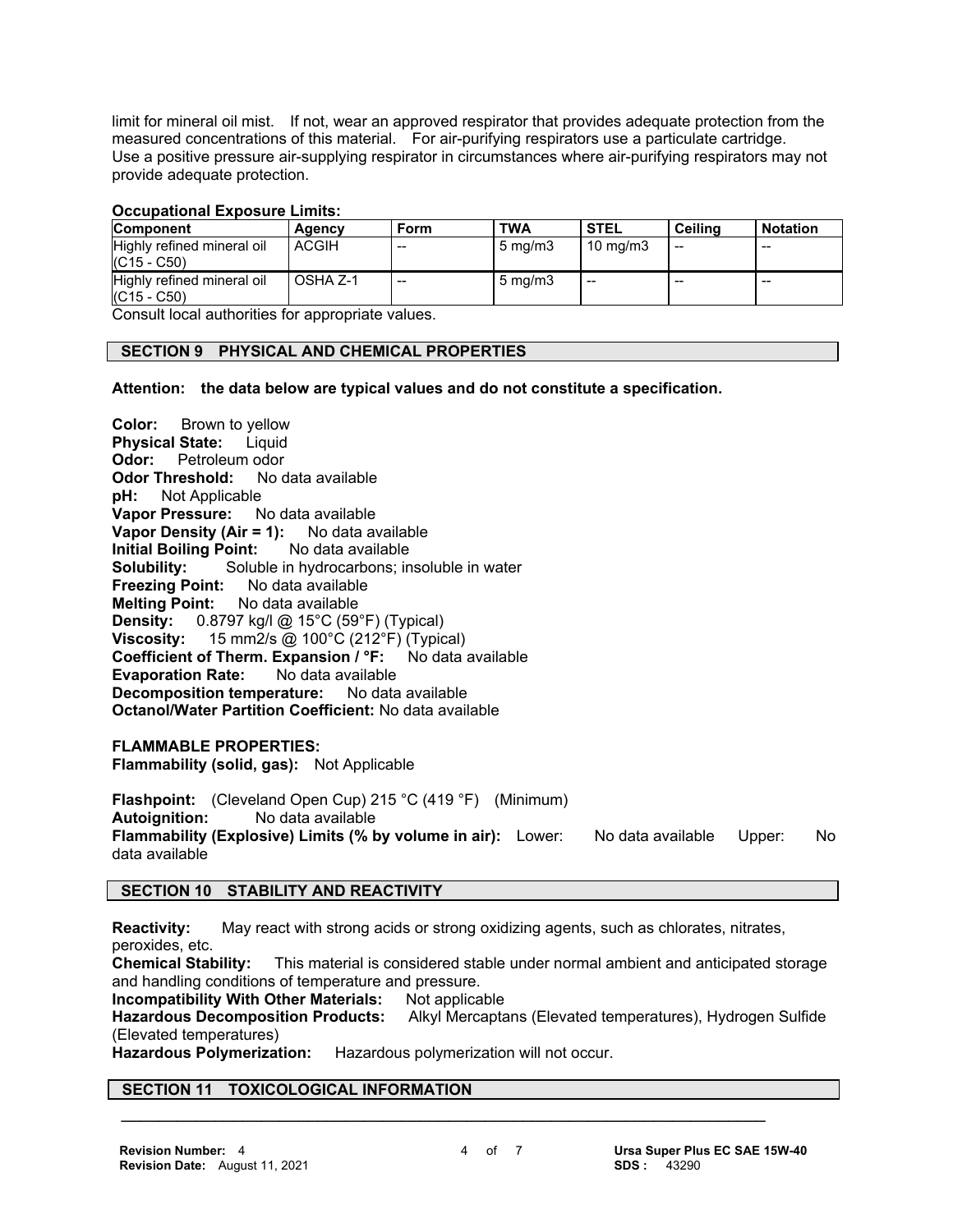#### **Information on toxicological effects**

**Serious Eye Damage/Irritation:** The eye irritation hazard is based on evaluation of data for similar materials or product components.

**Skin Corrosion/Irritation:** The skin irritation hazard is based on evaluation of data for similar materials or product components.

**Skin Sensitization:** The skin sensitization hazard is based on evaluation of data for similar materials or product components.

**Acute Dermal Toxicity:** The acute dermal toxicity hazard is based on evaluation of data for similar materials or product components.

**Acute Oral Toxicity:** The acute oral toxicity hazard is based on evaluation of data for similar materials or product components.

**Acute Inhalation Toxicity:** The acute inhalation toxicity hazard is based on evaluation of data for similar materials or product components. **Acute Toxicity Estimate:** Not Determined

**Germ Cell Mutagenicity:** The hazard evaluation is based on data for components or a similar material.

**Carcinogenicity:** The hazard evaluation is based on data for components or a similar material.

**Reproductive Toxicity:** The hazard evaluation is based on data for components or a similar material.

**Specific Target Organ Toxicity - Single Exposure:** The hazard evaluation is based on data for components or a similar material.

**Specific Target Organ Toxicity - Repeated Exposure:** The hazard evaluation is based on data for components or a similar material.

#### **ADDITIONAL TOXICOLOGY INFORMATION:**

 During use in engines, contamination of oil with low levels of cancer-causing combustion products occurs. Used motor oils have been shown to cause skin cancer in mice following repeated application and continuous exposure. Brief or intermittent skin contact with used motor oil is not expected to have serious effects in humans if the oil is thoroughly removed by washing with soap and water.

 This product contains petroleum base oils which may be refined by various processes including severe solvent extraction, severe hydrocracking, or severe hydrotreating. None of the oils requires a cancer warning under the OSHA Hazard Communication Standard (29 CFR 1910.1200). These oils have not been listed in the National Toxicology Program (NTP) Annual Report nor have they been classified by the International Agency for Research on Cancer (IARC) as; carcinogenic to humans (Group 1), probably carcinogenic to humans (Group 2A), or possibly carcinogenic to humans (Group 2B).

 These oils have not been classified by the American Conference of Governmental Industrial Hygienists (ACGIH) as: confirmed human carcinogen (A1), suspected human carcinogen (A2), or confirmed animal carcinogen with unknown relevance to humans (A3).

#### **SECTION 12 ECOLOGICAL INFORMATION**

#### **ECOTOXICITY**

This material is not expected to be harmful to aquatic organisms. The product has not been tested. The statement has been derived from the properties of the individual components.

 **\_\_\_\_\_\_\_\_\_\_\_\_\_\_\_\_\_\_\_\_\_\_\_\_\_\_\_\_\_\_\_\_\_\_\_\_\_\_\_\_\_\_\_\_\_\_\_\_\_\_\_\_\_\_\_\_\_\_\_\_\_\_\_\_\_\_\_\_\_**

#### **MOBILITY**

No data available.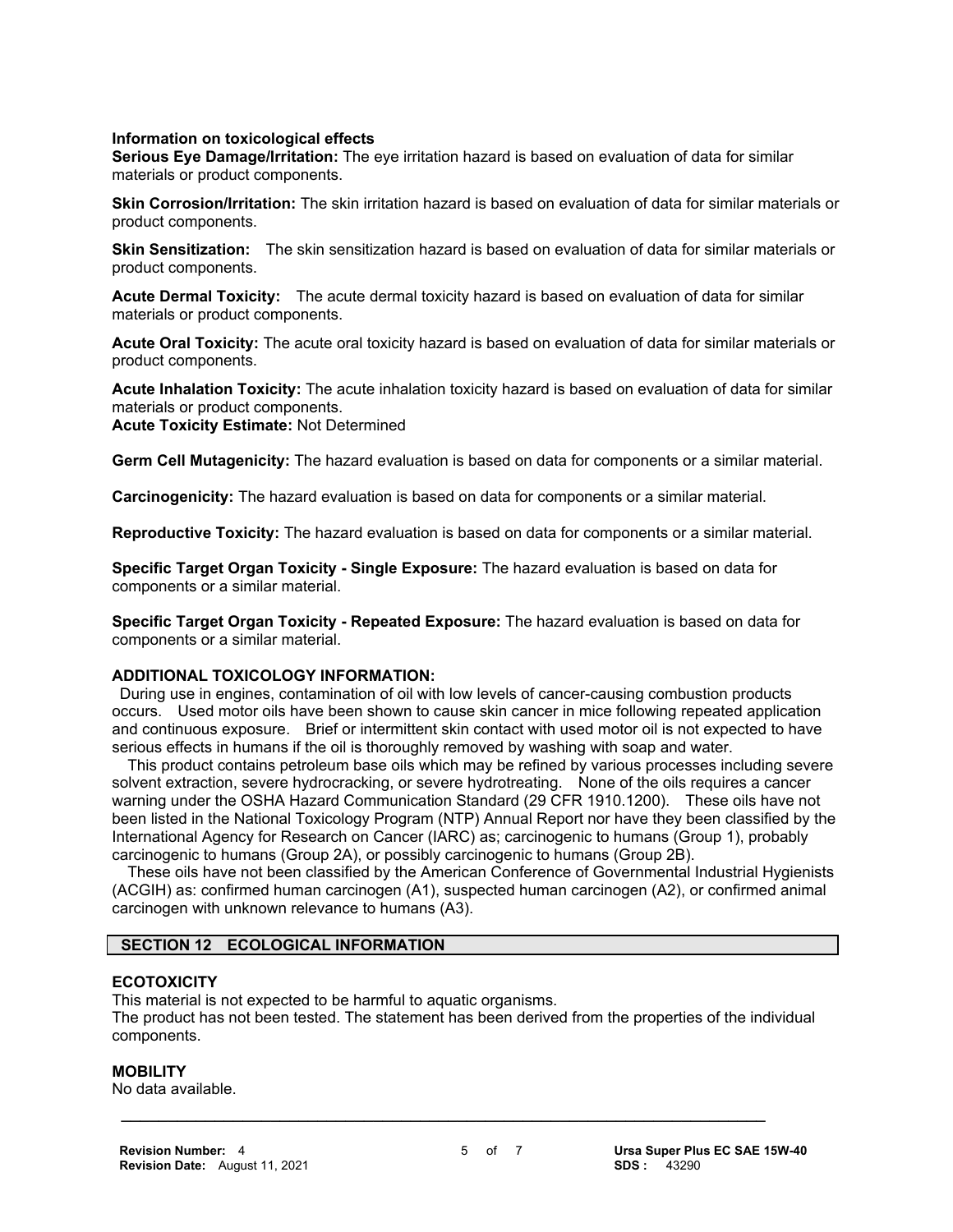#### **PERSISTENCE AND DEGRADABILITY**

This material is not expected to be readily biodegradable. The product has not been tested. The statement has been derived from the properties of the individual components.

#### **POTENTIAL TO BIOACCUMULATE**

Bioconcentration Factor: No data available. Octanol/Water Partition Coefficient: No data available

#### **SECTION 13 DISPOSAL CONSIDERATIONS**

Use material for its intended purpose or recycle if possible. Oil collection services are available for used oil recycling or disposal. Place contaminated materials in containers and dispose of in a manner consistent with applicable regulations. Contact your sales representative or local environmental or health authorities for approved disposal or recycling methods.

#### **SECTION 14 TRANSPORT INFORMATION**

The description shown may not apply to all shipping situations. Consult 49CFR, or appropriate Dangerous Goods Regulations, for additional description requirements (e.g., technical name) and modespecific or quantity-specific shipping requirements.

**DOT Shipping Description:** NOT REGULATED AS HAZARDOUS MATERIAL UNDER 49 CFR

**IMO/IMDG Shipping Description:** NOT REGULATED AS DANGEROUS GOODS FOR TRANSPORT UNDER THE IMDG CODE

**ICAO/IATA Shipping Description:** NOT REGULATED AS DANGEROUS GOODS FOR TRANSPORT UNDER ICAO

**Transport in bulk according to Annex II of MARPOL 73/78 and the IBC code:** Not applicable

#### **SECTION 15 REGULATORY INFORMATION**

**EPCRA 311/312 CATEGORIES:** Not applicable

#### **REGULATORY LISTS SEARCHED:**

| 01-1=IARC Group 1    | 05=MA RTK        |
|----------------------|------------------|
| 01-2A=IARC Group 2A  | 06=NJ RTK        |
| 01-2B=IARC Group 2B  | 07=PA RTK        |
| 02=NTP Carcinogen    | $08-1=TSCA 5(e)$ |
| 03=EPCRA 313         | 08-2=TSCA 12(b)  |
| 04=CA Proposition 65 |                  |

No components of this material were found on the regulatory lists above.

#### **CHEMICAL INVENTORIES:**

All components comply with the following chemical inventory requirements: AIIC (Australia), DSL (Canada), ENCS (Japan), KECI (Korea), NZIoC (New Zealand), PICCS (Philippines), TCSI (Taiwan), TSCA (United States).